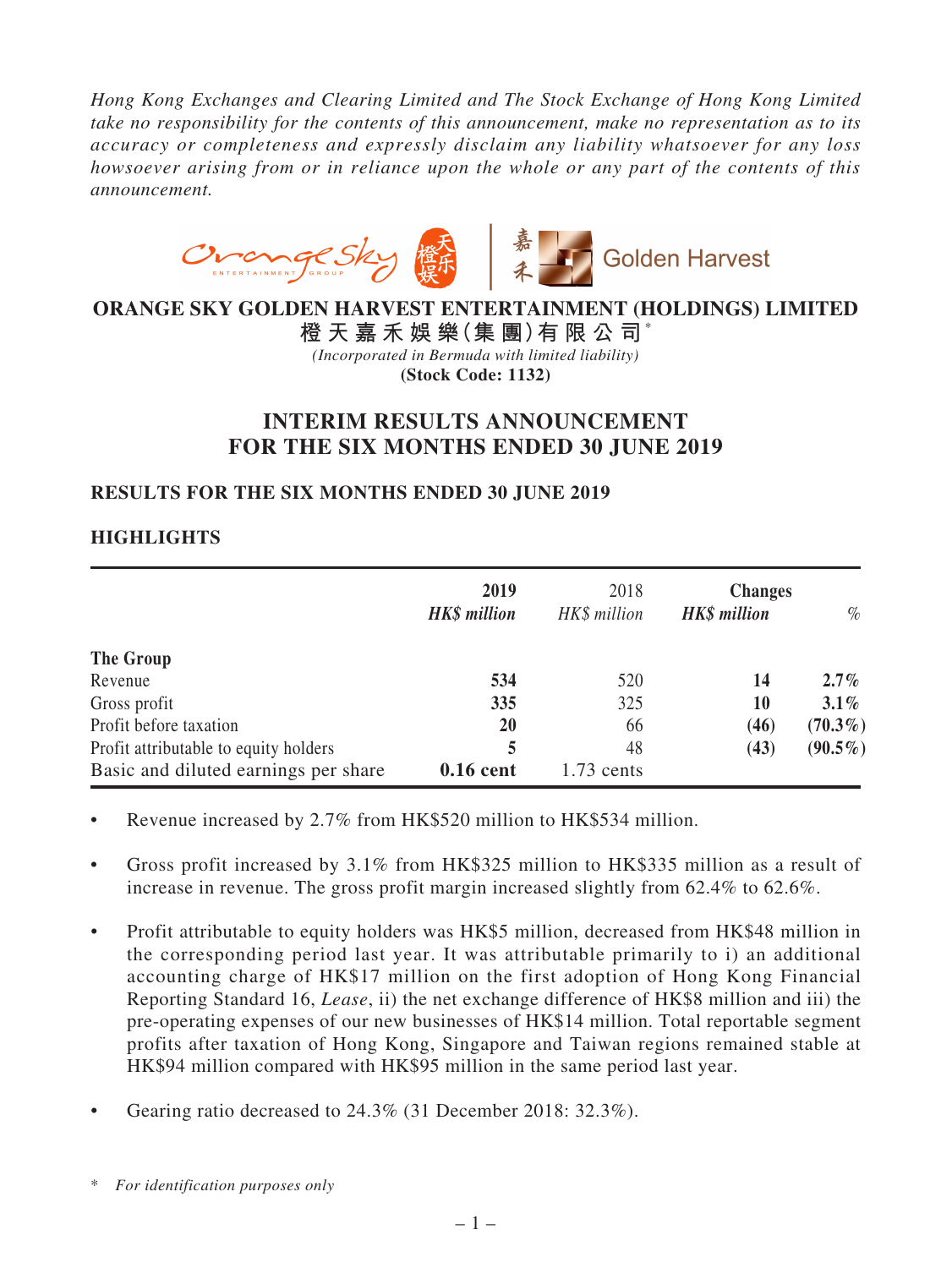## **INTERIM RESULTS**

The Board (the "Board") of directors (the "Directors" and each "Director") of Orange Sky Golden Harvest Entertainment (Holdings) Limited (the "Company") is pleased to announce the unaudited consolidated results of the Company and its subsidiaries (collectively, the "Group") for the six months ended 30 June 2019 together with the comparative figures for the preceding six months ended 30 June 2018. The consolidated results have been reviewed by the audit committee of the Company (the "Audit Committee").

### **CONSOLIDATED INCOME STATEMENT**

|                                                                                                                                               | <b>Note</b>      | <b>Six months</b><br>ended<br>30 June 2019<br><b>HK\$'000</b><br>(Unaudited) | Six months<br>ended<br>30 June 2018<br>HK\$'000<br>(Unaudited) |
|-----------------------------------------------------------------------------------------------------------------------------------------------|------------------|------------------------------------------------------------------------------|----------------------------------------------------------------|
| <b>Revenue</b>                                                                                                                                | $\mathfrak{Z}$   | 534,315                                                                      | 520,321                                                        |
| Cost of sales                                                                                                                                 |                  | (199, 690)                                                                   | (195, 727)                                                     |
| <b>Gross profit</b>                                                                                                                           |                  | 334,625                                                                      | 324,594                                                        |
| Other revenue<br>Other net (loss)/income<br>Selling and distribution costs<br>General and administrative expenses<br>Other operating expenses |                  | 19,003<br>(3, 724)<br>(238, 107)<br>(62, 653)<br>(741)                       | 22,882<br>4,486<br>(228, 223)<br>(49,677)<br>(1,480)           |
| <b>Profit from operations</b>                                                                                                                 |                  | 48,403                                                                       | 72,582                                                         |
| Finance costs<br>Share of profits of joint ventures                                                                                           | 5(a)             | (41, 931)<br>13,099                                                          | (25, 283)<br>18,530                                            |
| <b>Profit before taxation</b>                                                                                                                 | 5                | 19,571                                                                       | 65,829                                                         |
| Income tax charge                                                                                                                             | 6                | (15, 012)                                                                    | (17, 522)                                                      |
| Profit for the period                                                                                                                         |                  | 4,559                                                                        | 48,307                                                         |
| <b>Attributable to:</b><br>Equity holders of the Company<br>Non-controlling interests                                                         |                  | 4,581<br>(22)<br>4,559                                                       | 48,442<br>(135)<br>48,307                                      |
| Earnings per share (HK cent)<br>Basic and diluted                                                                                             | $\boldsymbol{7}$ | 0.16                                                                         | 1.73                                                           |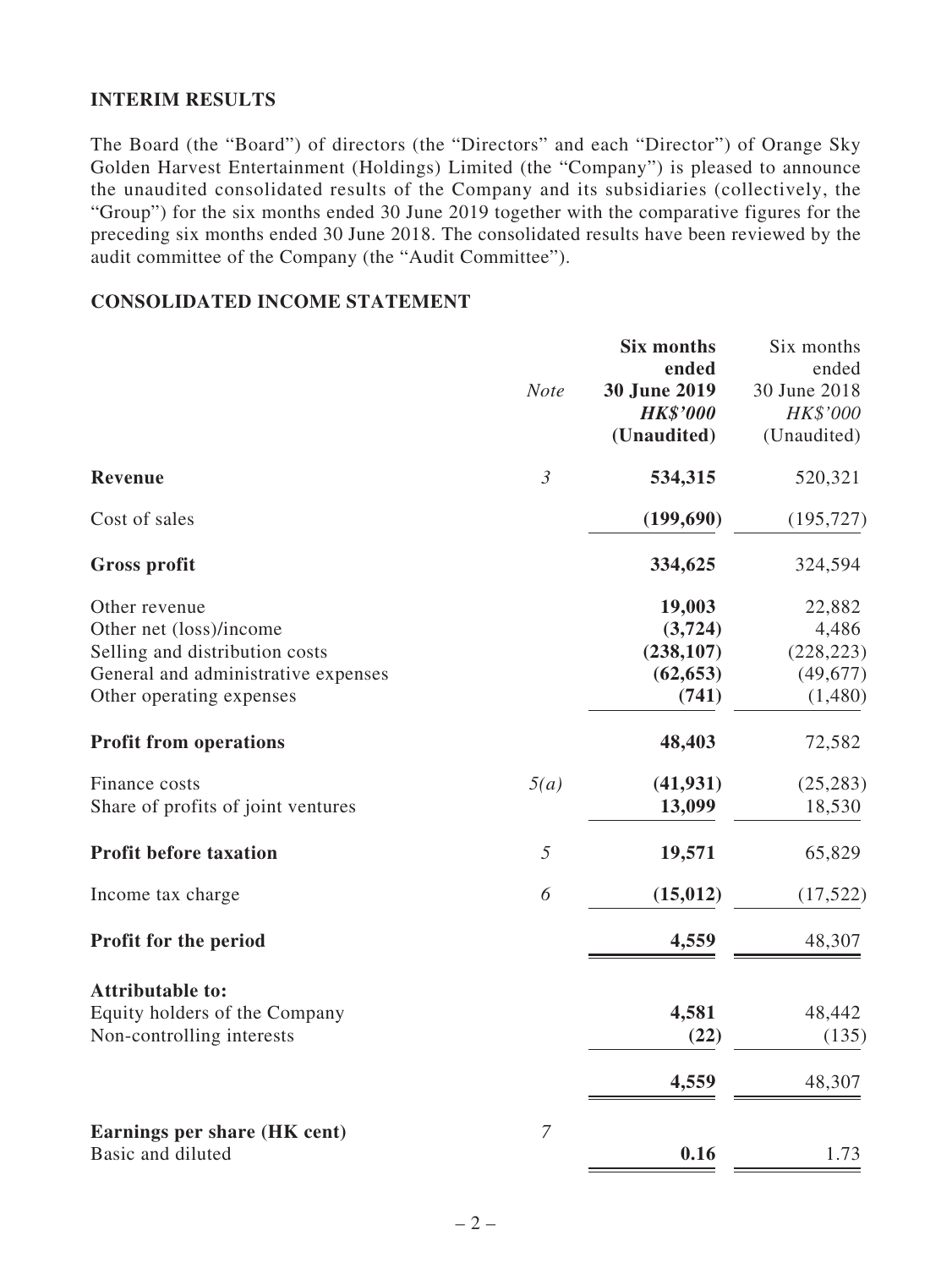# **CONSOLIDATED STATEMENT OF COMPREHENSIVE INCOME**

|                                                                    | Six months      | Six months  |
|--------------------------------------------------------------------|-----------------|-------------|
|                                                                    | ended           | ended       |
|                                                                    | 30 June         | 30 June     |
|                                                                    | 2019            | 2018        |
|                                                                    | <b>HK\$'000</b> | HK\$'000    |
|                                                                    | (Unaudited)     | (Unaudited) |
| Profit for the period                                              | 4,559           | 48,307      |
| Other comprehensive income for the period                          |                 |             |
| Items that may be reclassified subsequently to profit or loss:     |                 |             |
| Exchange differences on translation of<br>financial statements of: |                 |             |
| — subsidiaries outside Hong Kong                                   | 10,463          | (5,466)     |
| - joint ventures outside Hong Kong                                 | (5,283)         | 52          |
|                                                                    |                 |             |
|                                                                    | 5,180           | (5,414)     |
| Total comprehensive income for the period                          | 9,739           | 42,893      |
| Total comprehensive income attributable to:                        |                 |             |
| Equity holders of the Company                                      | 9,761           | 43,018      |
| Non-controlling interests                                          | (22)            | (125)       |
| Total comprehensive income for the period                          | 9,739           | 42,893      |

*Note:* There is no tax effect relating to the above components of the comprehensive income.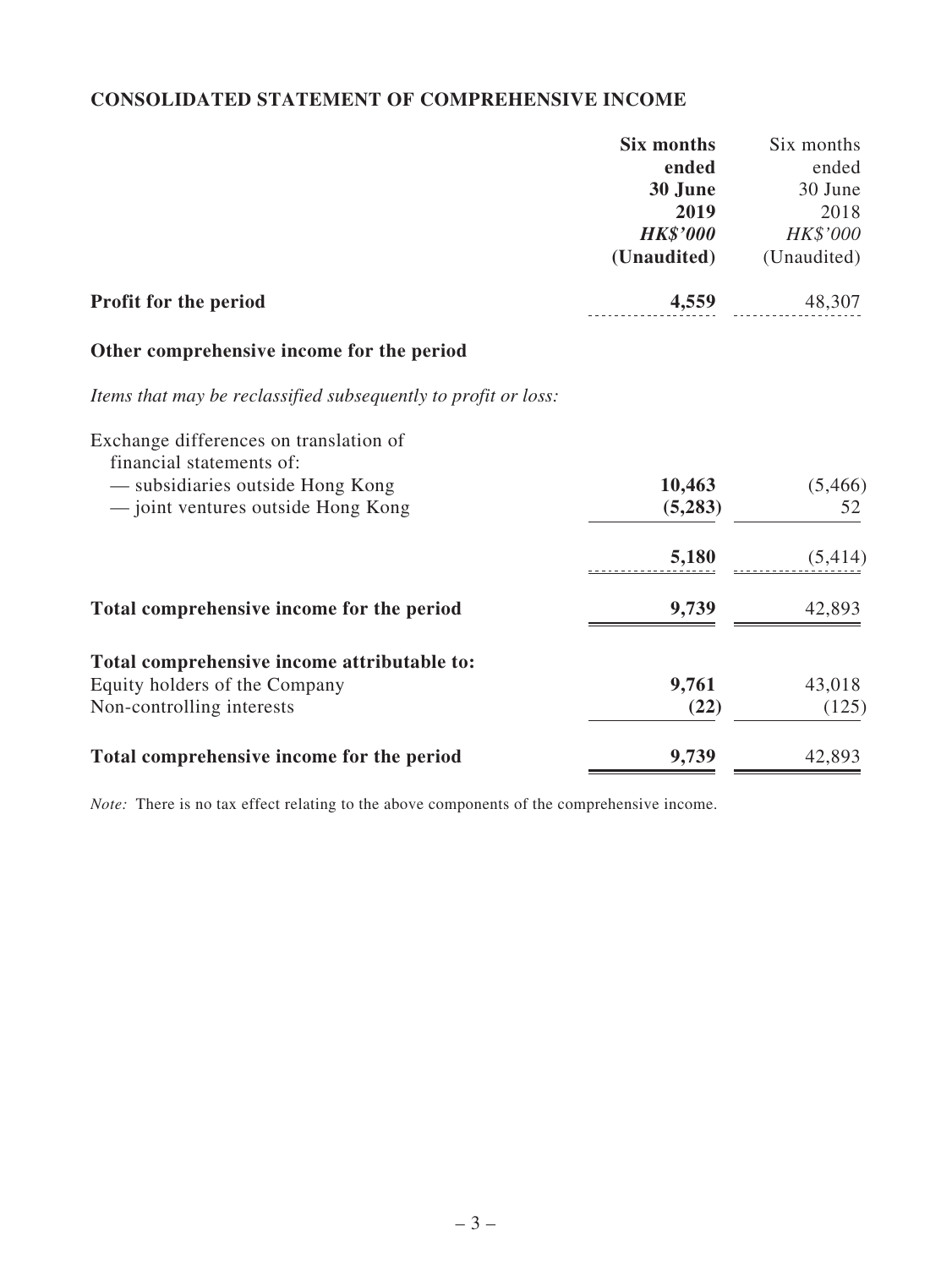# **CONSOLIDATED STATEMENT OF FINANCIAL POSITION**

|                                              |             | As at           | As at       |
|----------------------------------------------|-------------|-----------------|-------------|
|                                              |             | 30 June         | 31 December |
|                                              |             | 2019            | 2018        |
|                                              | <b>Note</b> | <b>HK\$'000</b> | HK\$'000    |
|                                              |             | (Unaudited)     | (Audited)   |
| <b>Non-current assets</b>                    |             |                 |             |
| Investment properties                        |             | 50,000          | 50,000      |
| Other property, plant and equipment          |             | 374,398         | 368,119     |
| Leasehold land                               |             |                 | 613,525     |
| Right-of-use assets                          |             | 1,590,910       |             |
|                                              |             | 2,015,308       | 1,031,644   |
| Interest in a joint venture                  |             | 121,785         | 145,933     |
| Other receivables, deposits and prepayments  |             | 42,547          | 40,058      |
| Intangible assets                            |             | 525,378         | 523,079     |
| Goodwill                                     |             | 660,588         | 656,609     |
| Pledged bank deposits                        |             | 137,000         | 137,000     |
| Deferred tax assets                          |             | 3,644           |             |
|                                              |             | 3,506,250       | 2,534,323   |
| <b>Current assets</b>                        |             |                 |             |
| Inventories                                  |             | 3,231           | 2,592       |
| Film rights                                  |             | 37,797          | 34,868      |
| Trade receivables                            | 8           | 50,167          | 41,473      |
| Other receivables, deposits and prepayments  |             | 149,101         | 122,835     |
| Deposits and cash                            |             | 1,107,395       | 1,290,095   |
|                                              |             | 1,347,691       | 1,491,863   |
| <b>Current liabilities</b>                   |             |                 |             |
| <b>Bank loans</b>                            |             | 275,506         | 274,850     |
| Trade payables                               | 9           | 104,166         | 121,813     |
| Other payables and accrued charges           |             | 127,338         | 163,144     |
| Deferred revenue                             |             | 57,768          | 56,591      |
| Lease liabilities                            |             | 106,280         |             |
| Taxation payable                             |             | 31,140          | 30,792      |
|                                              |             | 702,198         | 647,190     |
| <b>Net current assets</b>                    |             | 645,493         | 844,673     |
| <b>Total assets less current liabilities</b> |             | 4, 151, 743     | 3,378,996   |
|                                              |             |                 |             |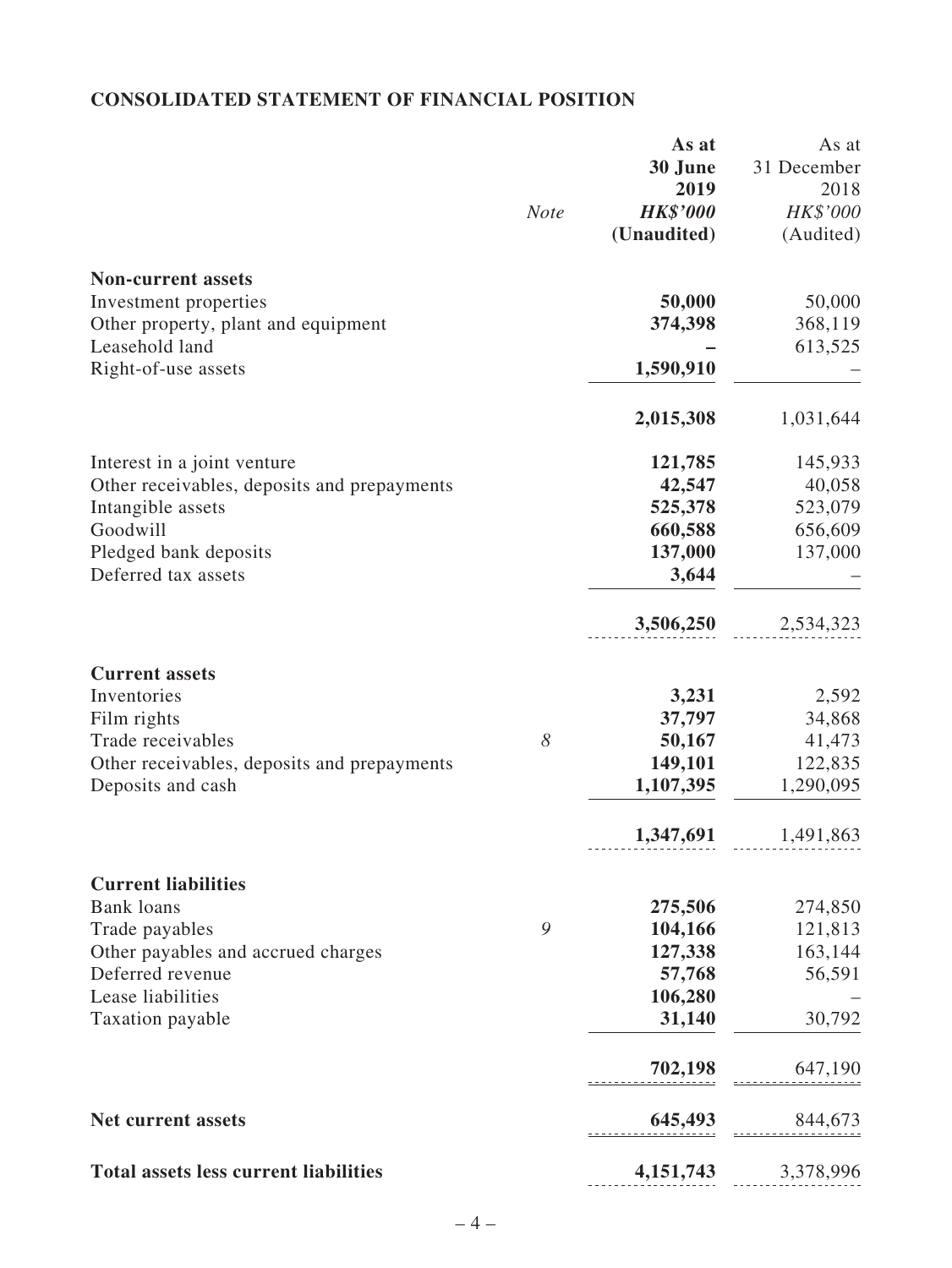|                                             |             | As at           | As at       |
|---------------------------------------------|-------------|-----------------|-------------|
|                                             |             | 30 June         | 31 December |
|                                             |             | 2019            | 2018        |
|                                             | <b>Note</b> | <b>HK\$'000</b> | HK\$'000    |
|                                             |             | (Unaudited)     | (Audited)   |
| <b>Non-current liabilities</b>              |             |                 |             |
| <b>Bank</b> loans                           |             | 903,808         | 1,024,498   |
| Lease liabilities                           |             | 883,096         |             |
| Deferred tax liabilities                    |             | 173,985         | 173,383     |
|                                             |             | 1,960,889       | 1,197,881   |
| <b>NET ASSETS</b>                           |             | 2,190,854       | 2,181,115   |
| <b>CAPITAL AND RESERVES</b>                 |             |                 |             |
| Share capital                               |             | 279,967         | 279,967     |
| Reserves                                    |             | 1,911,454       | 1,901,693   |
| Total equity attributable to equity holders |             |                 |             |
| of the Company                              |             | 2,191,421       | 2,181,660   |
| <b>Non-controlling interests</b>            |             | (567)           | (545)       |
| <b>TOTAL EQUITY</b>                         |             | 2,190,854       | 2,181,115   |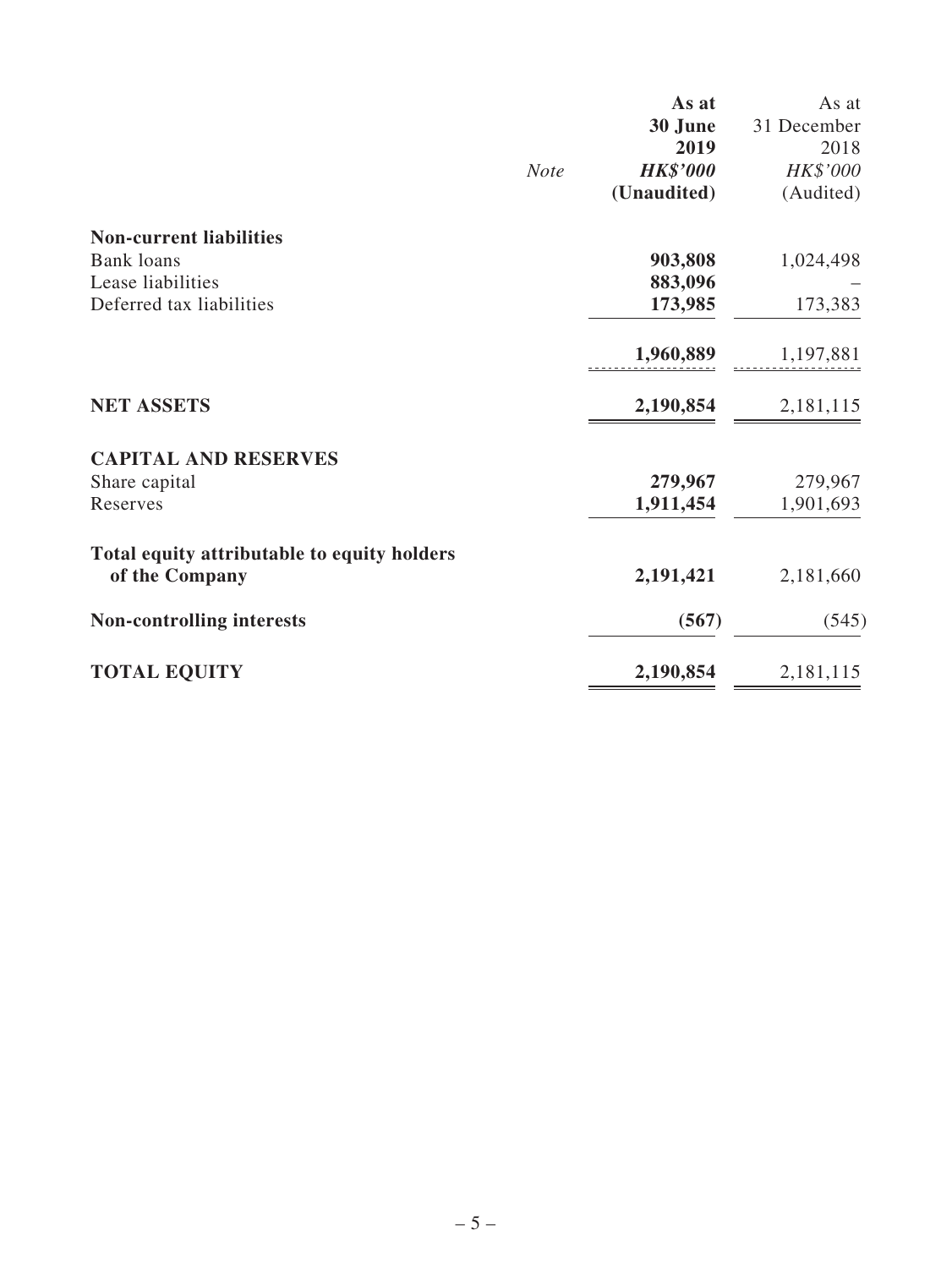## **NOTES TO THE UNAUDITED INTERIM FINANCIAL STATEMENTS**

### **1 BASIS OF PREPARATION**

The interim results set out in this announcement do not constitute the Group's interim financial report for the six months ended 30 June 2019 but are extracted from that interim report.

The interim financial statements have been prepared in accordance with the applicable disclosure provisions of the Rules Governing the Listing of Securities on The Stock Exchange of Hong Kong Limited, including compliance with Hong Kong Accounting Standard ("HKAS") 34, *Interim financial reporting*, issued by the Hong Kong Institute of Certified Public Accountants ("HKICPA"). It was authorised for issue on 27 August 2019.

The interim financial statements have been prepared in accordance with the same accounting policies adopted in the 2018 annual financial statements, except for the accounting policy changes that are expected to be reflected in the 2019 annual financial statements as set out in note 2.

The preparation of the interim financial statements in conformity with HKAS 34 requires management to make judgements, estimates and assumptions that affect the application of policies and reported amounts of assets and liabilities, income and expenses on a year to date basis. Actual results may differ from these estimates.

The interim financial statements contain condensed consolidated financial statements and selected explanatory notes. The notes include an explanation of events and transactions that are significant to an understanding of the changes in financial position and performance of the Group since the 2018 annual financial statements. The condensed consolidated interim financial statements and notes thereon do not include all of the information required for a full set of financial statements prepared in accordance with Hong Kong Financial Reporting Standards ("HKFRSs").

The interim financial statements are unaudited, but have been reviewed by KPMG in accordance with Hong Kong Standard on Review Engagements 2410, *Review of interim financial information performed by the independent auditor of the entity*, issued by the HKICPA.

#### **2 CHANGES IN ACCOUNTING POLICIES**

The HKICPA has issued a new HKFRS, HKFRS 16, *Leases*, and a number of amendments to HKFRSs that are first effective for the current accounting period of the Group.

Except for HKFRS 16, *Leases*, none of the developments have had a material effect on how the Group's results and financial position for the current or prior periods have been prepared or presented in this interim financial report. The Group has not applied any new standard or interpretation that is not yet effective for the current accounting period.

#### **HKFRS 16,** *Leases*

HKFRS 16 replaces HKAS 17, *Leases*, and the related interpretations, HK(IFRIC) 4, *Determining whether an arrangement contains a lease*, HK(SIC) 15, *Operating leases — incentives*, and HK(SIC) 27, *Evaluating the substance of transactions involving the legal form of a lease*. It introduces a single accounting model for lessees, which requires a lessee to recognise a right-of-use asset and a lease liability for all leases, except for leases that have a lease term of 12 months or less ("short-term leases") and leases of low value assets. The lessor accounting requirements are brought forward from HKAS 17 substantially unchanged.

The Group has initially applied HKFRS 16 as from 1 January 2019. The Group has elected to use the modified retrospective approach and has therefore recognised the cumulative effect of initial application as an adjustment to the opening balance at 1 January 2019. Comparative information has not been restated and continues to be reported under HKAS 17.

Further details of the nature and effect of the changes to previous accounting policies and the transition options applied are set out in the interim financial report.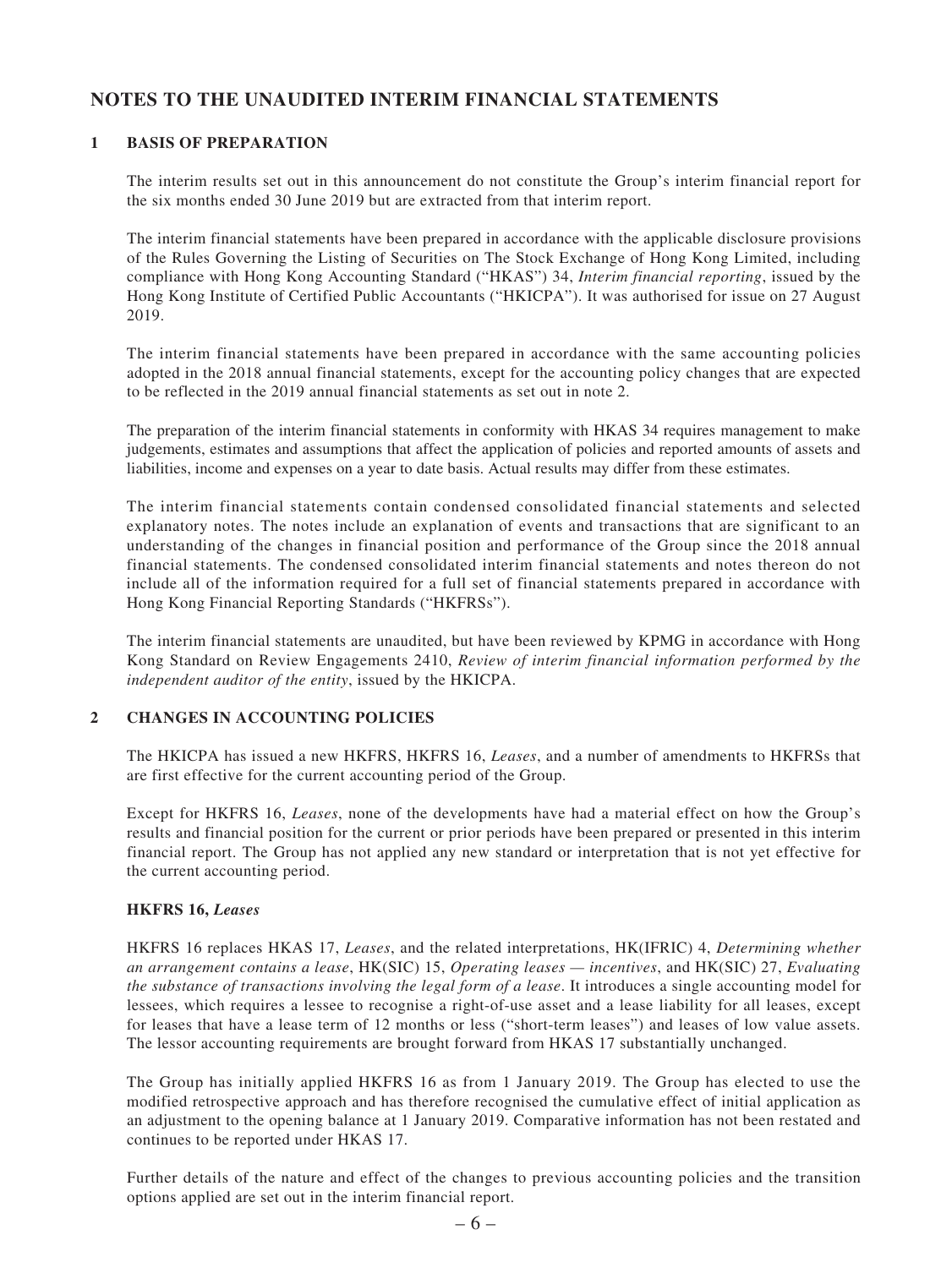#### **3 REVENUE**

Revenue represents income from the sale of film, video and television rights, film and television drama distribution, theatre operation, food and beverage, promotion and advertising services, agency and consultancy services and proceeds from the sale of audio visual products.

The Group's customer base is diversified and there is no customer with whom transactions have exceeded 10% of the Group's revenue.

#### **4 SEGMENT REPORTING**

The Group manages its businesses by geography. In a manner consistent with the way in which information is reported internally to the Group's most senior executive management for the purposes of resources allocation and performance assessment, the Group has presented the following reportable segments. No operating segments have been aggregated to form the reportable segments, which are as follows:

- Hong Kong
- Mainland China
- Singapore
- **Taiwan**

The results of the Group's revenue from external customers for entities located in Hong Kong, Mainland China, Singapore and Taiwan are set out in the table below.

Each of the above reportable segments primarily derives its revenue from film exhibition, film and video distribution, film and television programme production and the provision of advertising and consultancy services. For the purposes of assessing segment performance and allocating resources between segments, the Group's senior executive management monitors the revenue and results attributable to each reportable segment on the following bases:

#### **Segment revenue and results**

Revenue is allocated to the reportable segments based on the local entities' location of external customers. Expenses are allocated to the reportable segments with reference to sales generated by those segments and the expenses incurred by those geographical locations or which otherwise arise from the depreciation and amortisation of assets attributable to those segments.

The measure used for reporting segment profit is adjusted operating profit after taxation where net finance costs, exchange differences and extraordinary items are excluded, and the effect of HKFRS 16 is adjusted as if the rentals had been recognised under HKAS 17. To arrive at adjusted operating profit after taxation, the Group's profit is further adjusted for items not specifically attributable to individual segments, such as directors' and auditors' remuneration and head office or corporate administration costs.

In addition to receiving segment information concerning operating profit after taxation, management is provided with segment information concerning revenue.

Management evaluates performance primarily based on operating profit including the share of results of joint ventures of each segment. Intra-segment pricing is generally determined on an arm's length basis.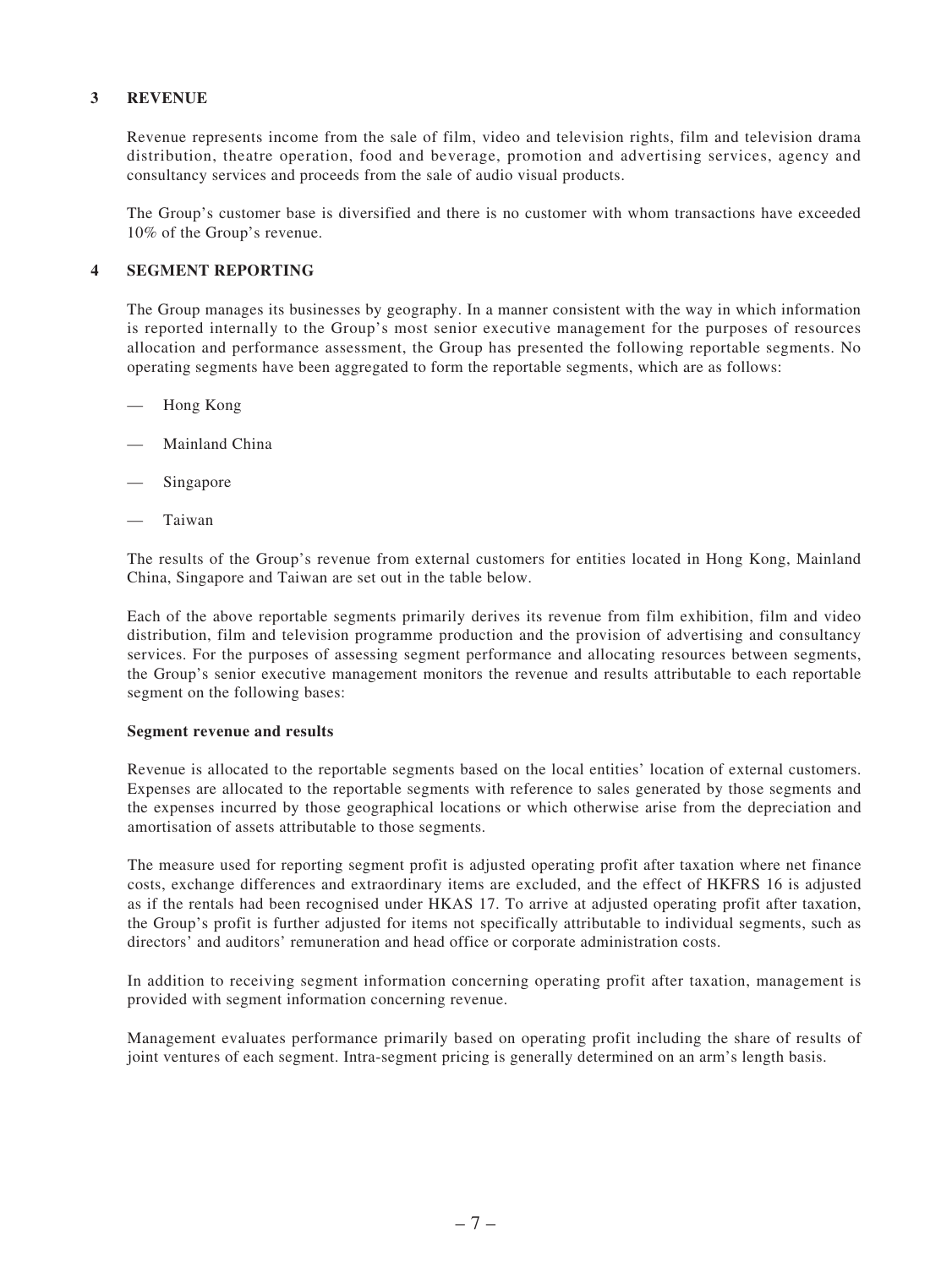Segment information regarding the Group's revenue and results by geographical market is presented below:

|                                                                                                                                                      |                                           |                          |                     |                                              |                   | Six months ended 30 June (unaudited) |                  |                                    |                                       |                                       |
|------------------------------------------------------------------------------------------------------------------------------------------------------|-------------------------------------------|--------------------------|---------------------|----------------------------------------------|-------------------|--------------------------------------|------------------|------------------------------------|---------------------------------------|---------------------------------------|
|                                                                                                                                                      | <b>Mainland China</b><br><b>Hong Kong</b> |                          | Taiwan<br>Singapore |                                              |                   | Total                                |                  |                                    |                                       |                                       |
|                                                                                                                                                      | 2019                                      | 2018                     | 2019                | 2018                                         | 2019              | 2018                                 | 2019             | 2018                               | 2019                                  | 2018                                  |
|                                                                                                                                                      | <b>HK\$'000</b>                           | HK\$'000                 | <b>HK\$'000</b>     | HK\$'000                                     | <b>HK\$'000</b>   | HK\$'000                             | <b>HK\$'000</b>  | HK\$'000                           | <b>HK\$'000</b>                       | HK\$'000                              |
| Segment revenue:                                                                                                                                     |                                           |                          |                     |                                              |                   |                                      |                  |                                    |                                       |                                       |
| Revenue<br>$-$ Exhibition<br>- Distribution and production<br>$-$ Corporate                                                                          | 127,582<br>7,023<br>411                   | 104,345<br>10,869<br>825 |                     | $\bar{ }$<br>157<br>$\overline{\phantom{0}}$ | 401,047<br>19,755 | 408,076<br>18,283                    | 224,974<br>8,516 | 240,768<br>1,619<br>$\overline{a}$ | 753,603<br>35,294<br>411              | 753,189<br>30,928<br>825              |
| Reportable segment revenue                                                                                                                           | 135,016                                   | 116,039                  |                     | 157                                          | 420,802           | 426,359                              | 233,490          | 242,387                            | 789,308                               | 784,942                               |
| Reportable segment profit/(loss)<br>after taxation                                                                                                   | 6,051                                     | 6,822                    | (21, 457)           | (13,693)                                     | 70,610            | 69,626                               | 17,119           | 18,874                             | 72,323                                | 81,629                                |
| Reconciliation - Revenue                                                                                                                             |                                           |                          |                     |                                              |                   |                                      |                  |                                    |                                       |                                       |
| Reportable segment revenue<br>Share of revenue from joint ventures<br>in Taiwan                                                                      |                                           |                          |                     |                                              |                   |                                      |                  |                                    | 789,308<br>(233, 490)                 | 784,942<br>(242, 387)                 |
| Elimination of intra-segment revenue<br>Others                                                                                                       |                                           |                          |                     |                                              |                   |                                      |                  |                                    | (12,507)<br>(8,996)                   | (13,570)<br>(8,664)                   |
|                                                                                                                                                      |                                           |                          |                     |                                              |                   |                                      |                  |                                    | 534,315                               | 520,321                               |
| Reconciliation - Profit<br>before taxation                                                                                                           |                                           |                          |                     |                                              |                   |                                      |                  |                                    |                                       |                                       |
| Reportable profit after taxation<br>from external customers<br>Unallocated operating expenses, net<br>Non-controlling interests<br>Income tax charge |                                           |                          |                     |                                              |                   |                                      |                  |                                    | 72,323<br>(67, 742)<br>(22)<br>15,012 | 81,629<br>(33,187)<br>(135)<br>17,522 |
| Profit before taxation                                                                                                                               |                                           |                          |                     |                                              |                   |                                      |                  |                                    | 19,571                                | 65,829                                |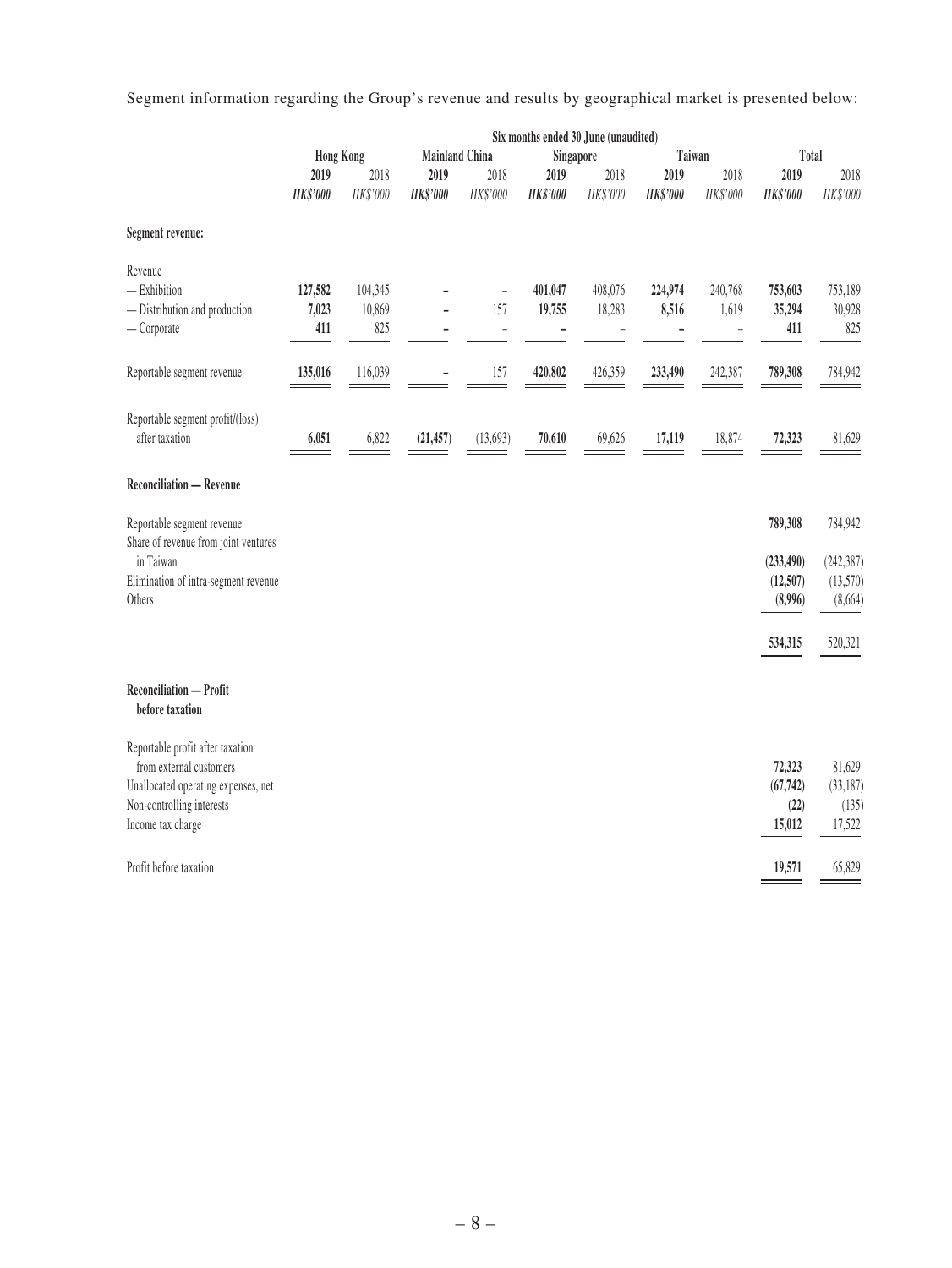#### **5 PROFIT BEFORE TAXATION**

Profit before taxation is arrived at after charging/(crediting):

| ended<br>ended<br>30 June<br>30 June<br>2019<br>2018<br>HK\$'000<br><b>HK\$'000</b><br>(Unaudited)<br>(Unaudited)<br><b>Finance costs</b><br>(a)<br>21,845<br>22,498<br>Interest on bank loans<br>Interest on lease liabilities<br>17,262<br>$\tau$<br>Finance charges on obligations under finance leases<br>2,824<br>2,778<br>Other ancillary borrowing costs<br>41,931<br>25,283<br>Other items<br>(b)<br>Cost of inventories<br>18,618<br>21,128<br>174,469<br>174,940<br>Cost of services provided<br>Depreciation charge<br>30,949<br>37,425<br>— owned property, plant and equipment<br>- right-of-use assets<br>70,225<br>4,093<br>Amortisation of film rights<br>2,169<br>Loss/(gain) on disposals of property, plant and equipment<br>(267)<br>66<br>3,658<br>Exchange loss/(gain), net<br>(4,219)<br>Interest income from bank deposits<br>(10, 945)<br>(15,003) |  | Six months | Six months |
|-----------------------------------------------------------------------------------------------------------------------------------------------------------------------------------------------------------------------------------------------------------------------------------------------------------------------------------------------------------------------------------------------------------------------------------------------------------------------------------------------------------------------------------------------------------------------------------------------------------------------------------------------------------------------------------------------------------------------------------------------------------------------------------------------------------------------------------------------------------------------------|--|------------|------------|
|                                                                                                                                                                                                                                                                                                                                                                                                                                                                                                                                                                                                                                                                                                                                                                                                                                                                             |  |            |            |
|                                                                                                                                                                                                                                                                                                                                                                                                                                                                                                                                                                                                                                                                                                                                                                                                                                                                             |  |            |            |
|                                                                                                                                                                                                                                                                                                                                                                                                                                                                                                                                                                                                                                                                                                                                                                                                                                                                             |  |            |            |
|                                                                                                                                                                                                                                                                                                                                                                                                                                                                                                                                                                                                                                                                                                                                                                                                                                                                             |  |            |            |
|                                                                                                                                                                                                                                                                                                                                                                                                                                                                                                                                                                                                                                                                                                                                                                                                                                                                             |  |            |            |
|                                                                                                                                                                                                                                                                                                                                                                                                                                                                                                                                                                                                                                                                                                                                                                                                                                                                             |  |            |            |
|                                                                                                                                                                                                                                                                                                                                                                                                                                                                                                                                                                                                                                                                                                                                                                                                                                                                             |  |            |            |
|                                                                                                                                                                                                                                                                                                                                                                                                                                                                                                                                                                                                                                                                                                                                                                                                                                                                             |  |            |            |
|                                                                                                                                                                                                                                                                                                                                                                                                                                                                                                                                                                                                                                                                                                                                                                                                                                                                             |  |            |            |
|                                                                                                                                                                                                                                                                                                                                                                                                                                                                                                                                                                                                                                                                                                                                                                                                                                                                             |  |            |            |
|                                                                                                                                                                                                                                                                                                                                                                                                                                                                                                                                                                                                                                                                                                                                                                                                                                                                             |  |            |            |
|                                                                                                                                                                                                                                                                                                                                                                                                                                                                                                                                                                                                                                                                                                                                                                                                                                                                             |  |            |            |
|                                                                                                                                                                                                                                                                                                                                                                                                                                                                                                                                                                                                                                                                                                                                                                                                                                                                             |  |            |            |
|                                                                                                                                                                                                                                                                                                                                                                                                                                                                                                                                                                                                                                                                                                                                                                                                                                                                             |  |            |            |
|                                                                                                                                                                                                                                                                                                                                                                                                                                                                                                                                                                                                                                                                                                                                                                                                                                                                             |  |            |            |
|                                                                                                                                                                                                                                                                                                                                                                                                                                                                                                                                                                                                                                                                                                                                                                                                                                                                             |  |            |            |
|                                                                                                                                                                                                                                                                                                                                                                                                                                                                                                                                                                                                                                                                                                                                                                                                                                                                             |  |            |            |
|                                                                                                                                                                                                                                                                                                                                                                                                                                                                                                                                                                                                                                                                                                                                                                                                                                                                             |  |            |            |
|                                                                                                                                                                                                                                                                                                                                                                                                                                                                                                                                                                                                                                                                                                                                                                                                                                                                             |  |            |            |
|                                                                                                                                                                                                                                                                                                                                                                                                                                                                                                                                                                                                                                                                                                                                                                                                                                                                             |  |            |            |
|                                                                                                                                                                                                                                                                                                                                                                                                                                                                                                                                                                                                                                                                                                                                                                                                                                                                             |  |            |            |

### **6 INCOME TAX**

Taxation in the consolidated income statement represents:

|                                                   | Six months      | Six months  |
|---------------------------------------------------|-----------------|-------------|
|                                                   | ended           | ended       |
|                                                   | 30 June         | 30 June     |
|                                                   | 2019            | 2018        |
|                                                   | <b>HK\$'000</b> | HK\$'000    |
|                                                   | (Unaudited)     | (Unaudited) |
| Current income tax                                |                 |             |
| Provision for Hong Kong tax                       | 357             | 1,002       |
| Provision for overseas tax                        | 19,023          | 19,698      |
| Over provision in respect of prior periods        | (173)           | (561)       |
|                                                   | 19,207          | 20,139      |
| Deferred $tax -overse$                            |                 |             |
| Origination and reversal of temporary differences | (4,195)         | (2,617)     |
| Actual tax charge                                 | 15,012          | 17,522      |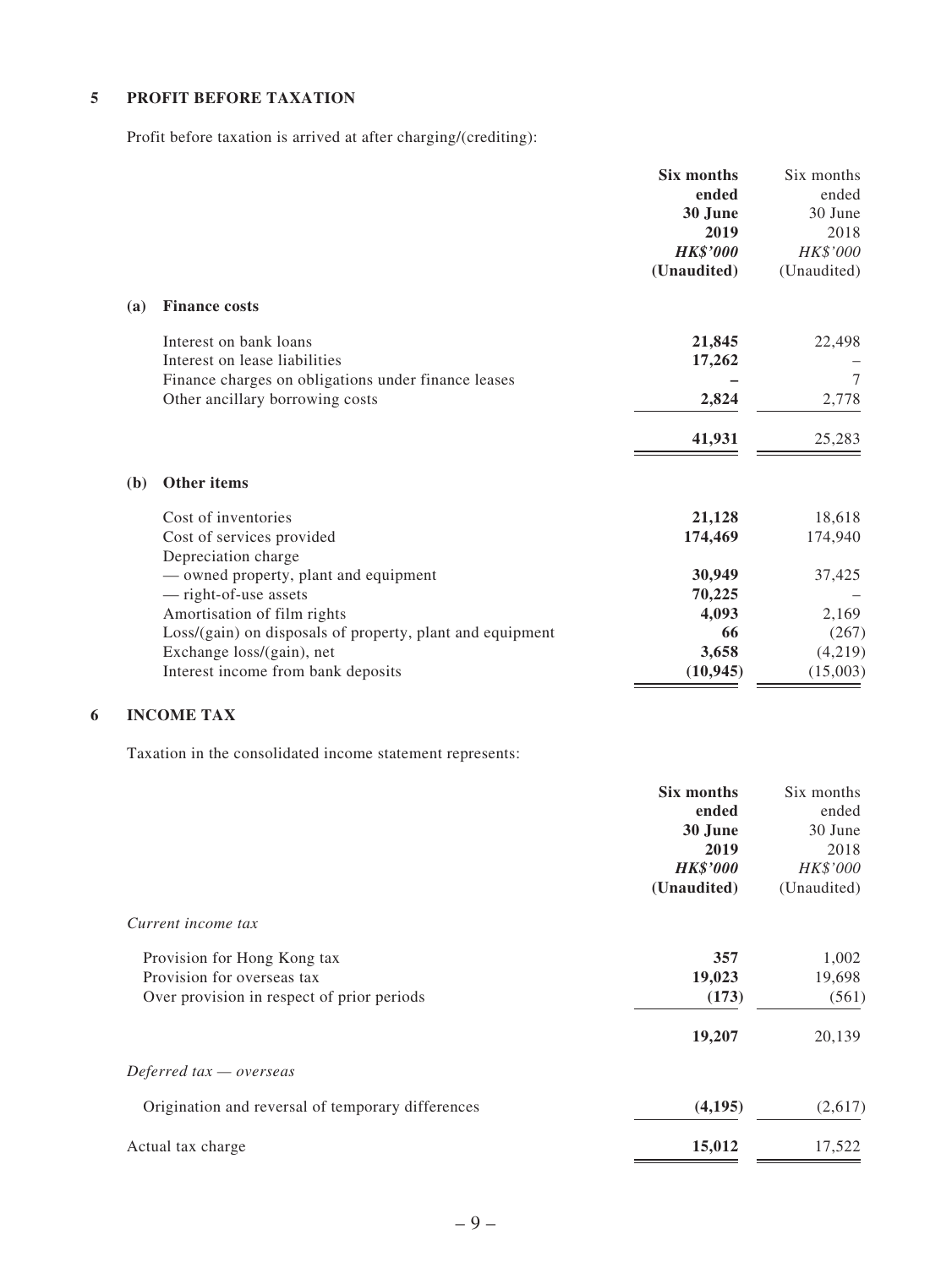The provision for Hong Kong Profits Tax is calculated by applying the estimated annual effective tax rate of 16.5% (2018: 16.5%) to the six months ended 30 June 2019.

Taxation for subsidiaries outside Hong Kong is similarly calculated using the estimated annual effective rates of taxation that are expected to be applicable in the relevant jurisdictions.

#### **7 EARNINGS PER SHARE**

#### **(a) Basic earnings per share**

The calculation of basic earnings per share is based on the profit attributable to equity holders of the Company of HK\$4,581,000 (six months ended 30 June 2018: HK\$48,442,000) and the weighted average number of ordinary shares of 2,799,669,050 (2018: 2,799,669,050 shares) in issue during the period.

*Weighted average number of ordinary shares (basic)*

|                                                                                       | 2019<br><b>Number</b><br>of shares<br>(Unaudited) | 2018<br>Number<br>of shares<br>(Unaudited) |
|---------------------------------------------------------------------------------------|---------------------------------------------------|--------------------------------------------|
| Issued ordinary share and weighted average number<br>of ordinary shares as at 30 June | 2,799,669,050                                     | 2,799,669,050                              |

#### **(b) Diluted earnings per share**

The Company does not have any dilutive potential ordinary shares at 30 June 2018 and 2019. Diluted earnings per share for the six months ended 30 June 2018 and 2019 is the same as the basic earnings per share.

#### **8 TRADE RECEIVABLES**

The Group usually grants credit periods ranging from one to three months. Each customer has a credit limit and overdue balances are regularly reviewed by management.

As of the end of the reporting period, the ageing analysis of trade receivables, based on the invoice date and net of allowance for doubtful debts, is as follows:

|                                   | As at           | As at       |
|-----------------------------------|-----------------|-------------|
|                                   | 30 June         | 31 December |
|                                   | 2019            | 2018        |
|                                   | <b>HK\$'000</b> | HK\$'000    |
|                                   | (Unaudited)     | (Audited)   |
| Within 1 month                    | 34,460          | 25,328      |
| Over 1 month but within 2 months  | 5,553           | 10,067      |
| Over 2 months but within 3 months | 7,886           | 3,779       |
| Over 3 months                     | 2,268           | 2,299       |
|                                   | 50,167          | 41,473      |
|                                   |                 |             |

As at 30 June 2019, trade receivables of the Group include an amount of HK\$9,009,000 (31 December 2018: HK\$Nil) due from a joint venture, which are unsecured, interest-free and recoverable within one year.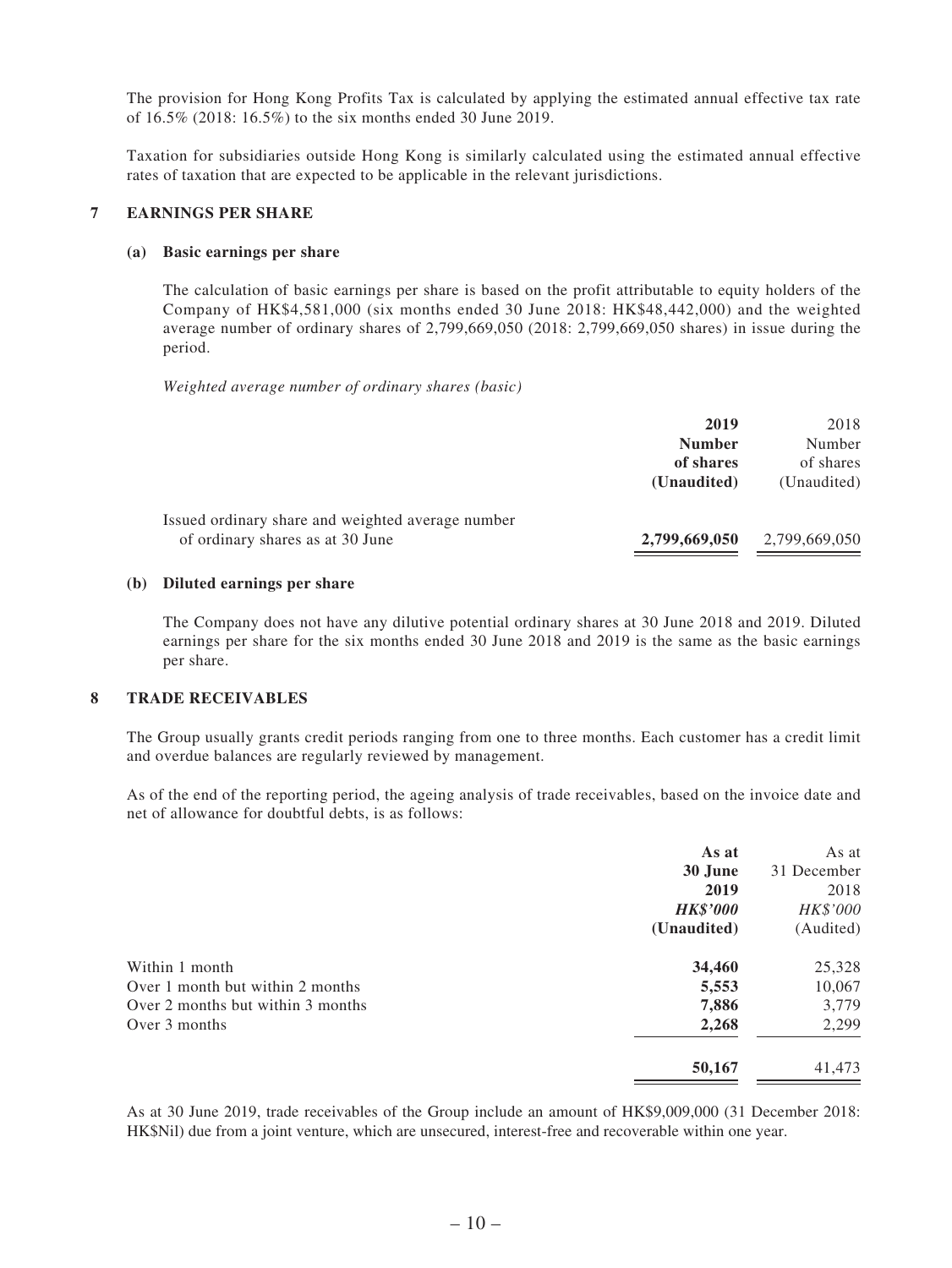#### **9 TRADE PAYABLES**

As of the end of the reporting period, the ageing analysis of trade payables, based on invoice date, is as follows:

|                       | As at           | As at       |
|-----------------------|-----------------|-------------|
|                       | 30 June         | 31 December |
|                       | 2019            | 2018        |
|                       | <b>HK\$'000</b> | HK\$'000    |
|                       | (Unaudited)     | (Audited)   |
| Current to 3 months   | 68,661          | 106,358     |
| Within 4 to 6 months  | 24,300          | 3,424       |
| Within 7 to 12 months | 284             | 350         |
| Over 1 year           | 10,921          | 11,681      |
|                       | 104,166         | 121,813     |

As at 30 June 2019, trade payables of the Group include amounts totalling HK\$25,000 (31 December 2018: HK\$25,000) due to related companies which are unsecured, interest-free and repayable on demand.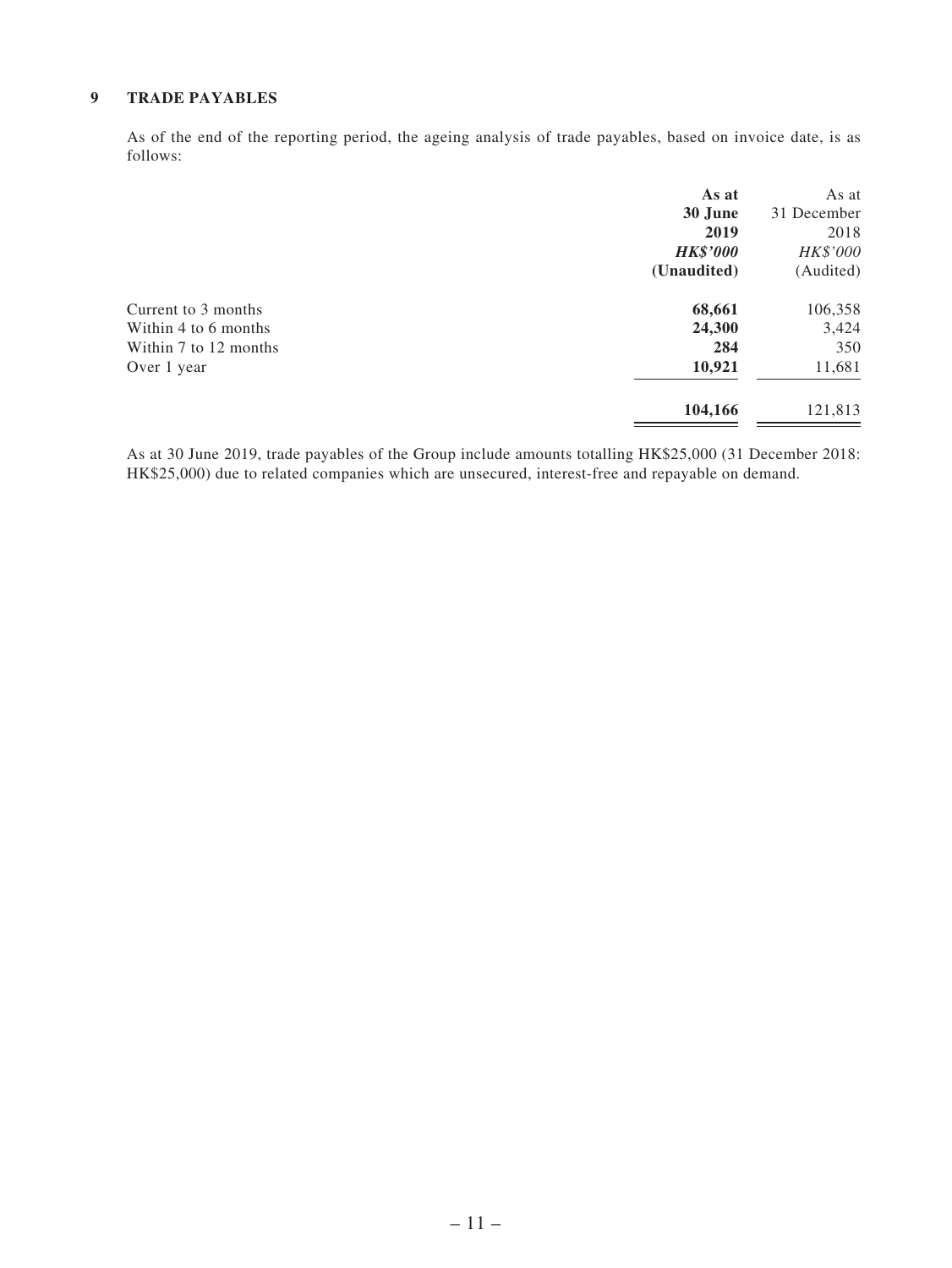## **MANAGEMENT DISCUSSION AND ANALYSIS**

### **BUSINESS REVIEW**

Founded for almost half a century, the Group has become a world-class premier Chinese language film entertainment company primarily engaged in film exhibition, film and TV programme production and distribution businesses. Since its inception, the group has produced and financed over 600 movies, plays an important role in distribution of Chinese language movies. To date, the Group owns a movie library of more than 140 films for distribution.

In addition, the Group has recently expanded into the arenas of live show performances and club house businesses, and entertainment centre business, in order to capitalise our branding equity and goodwill, leverage our resources, creativity and our management expertise in the entertainment industry, and commercialise our intelligent property rights.

### **Film Exhibition**

During the six months ended 30 June 2019, we opened a cinema with 7 screens in Singapore and opened a cinema with 9 screens in Taiwan. At 30 June 2019, we operated 36 cinemas with 292 screens in total across Hong Kong, Taiwan and Singapore. Our cinemas served over 12.5 million guests as compared to 13.1 million guests in the same period last year. The major Hollywood blockbusters released in this period were *Alita: Battle Angel (*銃夢*:* 戰鬥天使*)*, *Captain Marvel (Marvel*隊長*)*, *Avengers: Endgame (*復仇者聯盟*4:* 終局之戰*)*, *Aladdin (*阿拉 丁*)*, *Spider-Man: Far From Home (*蜘蛛俠:決戰千里*)*, *POKÉMON Detective Pikachu (POKÉMON* 神探 *Pikachu)* and *How To Train Your Dragon: The Hidden World (*馴龍記*3)*. The major Chinese language blockbusters for the period were *Integrity (*廉政風雲 煙幕*)*, *The New King Of Comedy (*新喜劇之王*)* and *P Storm (P*風暴*)* in Hong Kong; *Killer Not Stupid (*殺 手不笨*)* in Singapore; and *Mayday LiFE (*五月天人生無限公司*)* in Taiwan.

### **Operating Statistics of the Group's Cinemas**

*(For the six months ended 30 June 2019)*

|                                   | <b>Hong Kong</b> | <b>Singapore</b> | <b>Taiwan</b> |
|-----------------------------------|------------------|------------------|---------------|
| Number of cinemas*                |                  | 14               | 15            |
| Number of screens*                | 24               | 112              | 156           |
| Admissions ( <i>million</i> )     |                  | 4.1              | 7.3           |
| Net average ticket price $(HK\$ ) | 87               | 62               | 61            |

\* at 30 June 2019

The Group is dedicated to provide high quality and versatile video and audio experience for its audiences. All screens of the Group have been equipped with advanced digital equipment. There were 7 IMAX® screens in total for the Group in Taiwan as at 30 June 2019. The Group has also been enhancing the experience for our audiences by equipping 3D systems,  $4DX^{TM}$ , D-Box Motion Chairs, Advanced Panorama Dolby Atoms and DTSX sound systems in our cinemas in different regions.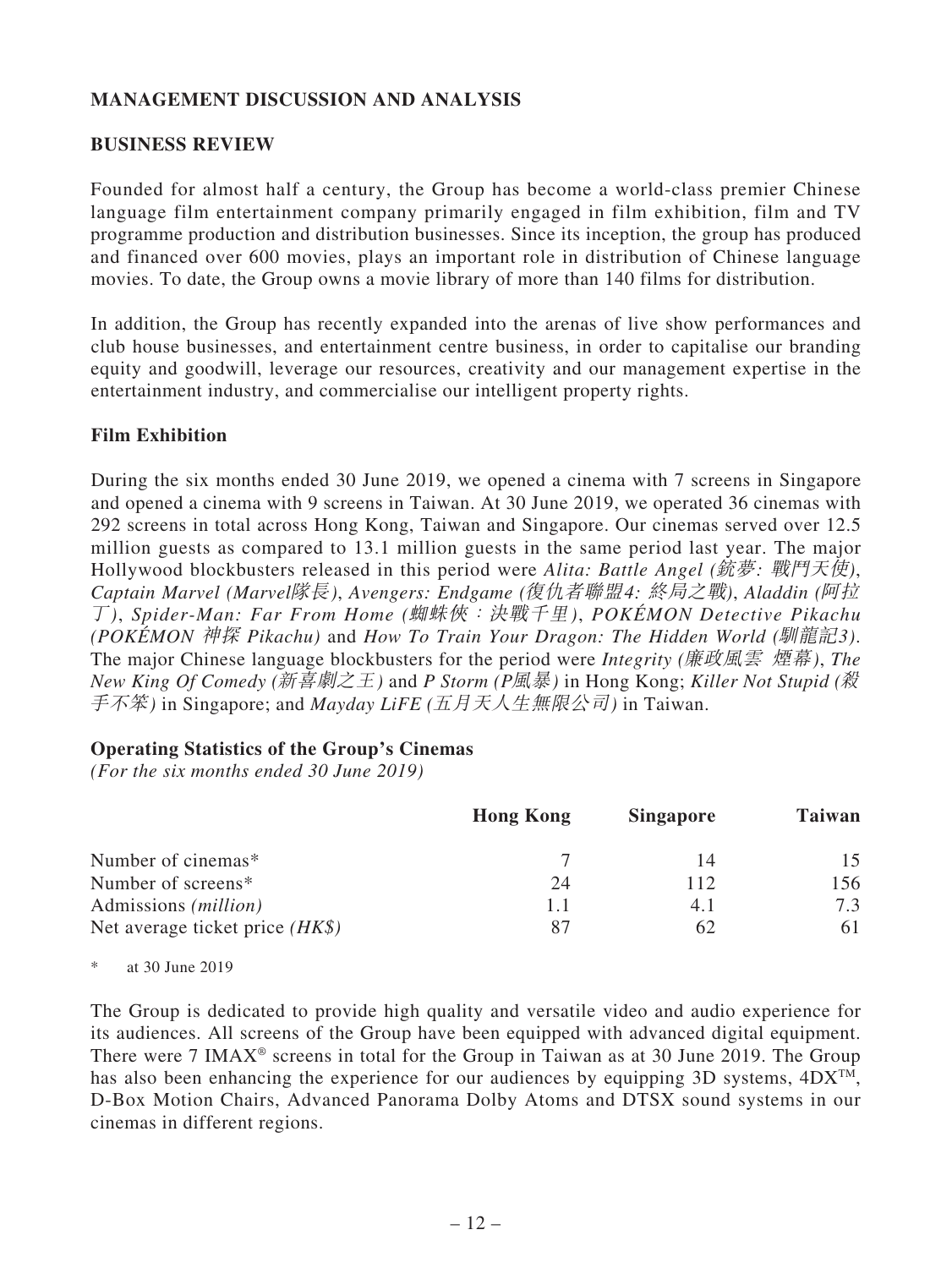## **Hong Kong**

*Operating Statistics of the Group's Cinemas in Hong Kong (For the six months ended 30 June 2019)*

|                                    | 2019 | 2018 |
|------------------------------------|------|------|
| Number of cinemas*                 |      |      |
| Number of screens*                 | 24   | 18   |
| Admissions ( <i>million</i> )      | 1.1  | 0.9  |
| Net average ticket price $(HK\$ )  | 87   | 90   |
| Box office receipts (HK\$ million) | 96   |      |

\* at 30 June 2019

During the period under review, the Hong Kong market as a whole recorded box office receipts of HK\$1,050 million, an increase of 6.2% from HK\$988 million in the same period last year. The Group's cinemas in Hong Kong recorded box office receipts of HK\$96 million in this period (30 June 2018: HK\$81 million), representing an increase of 19.2%. The increase was primarily attributable to the 2 new cinemas opened during the second half of 2018. Net average ticket price of the Group slightly decrease to HK\$87 during the period in Hong Kong since the newly opened cinemas are having a lower ticket price in order to attract more audiences.

To enable our cinemas becoming entertainment hubs of greater scope, we showed 52 alternative contents in the first half of 2019. It was encouraging that we developed a competent team in organising the alternative contents and a strong base of alternative content fans. It was proven by our successful alternative content shows such as the Live Broadcast of "*LOVELIVE! SUNSHINE!!*" and "*iDOLM@STER*", which respectively, reached a remarkable 61% and 59% fill rates and the two broadcasts recorded an average ticket price of HK\$330. Apart from this, the Live Broadcast of "*2019 Wanna One Concert [Therefore] Live Viewing*" was extremely successful with a fill rate of 99.8%.

Screen Advertising was also a profit driver to our Hong Kong region as we have already contracted with 24 cinemas as at 30 June 2019, we expected steady growth in revenue and profit in coming years.

### **Singapore**

*Operating Statistics of the Group's Cinemas in Singapore (For the six months ended 30 June 2019)*

|                                        | 2019 | 2018 |
|----------------------------------------|------|------|
| Number of cinemas*                     | 14   | 13   |
| Number of screens*                     | 112  | 105  |
| Admissions ( <i>million</i> )          | 4.1  | 4.4  |
| Net average ticket price $(S\$ )       | 10.8 | 10.6 |
| Net box office receipts $(S\$ million) | 44   | 46   |

\* at 30 June 2019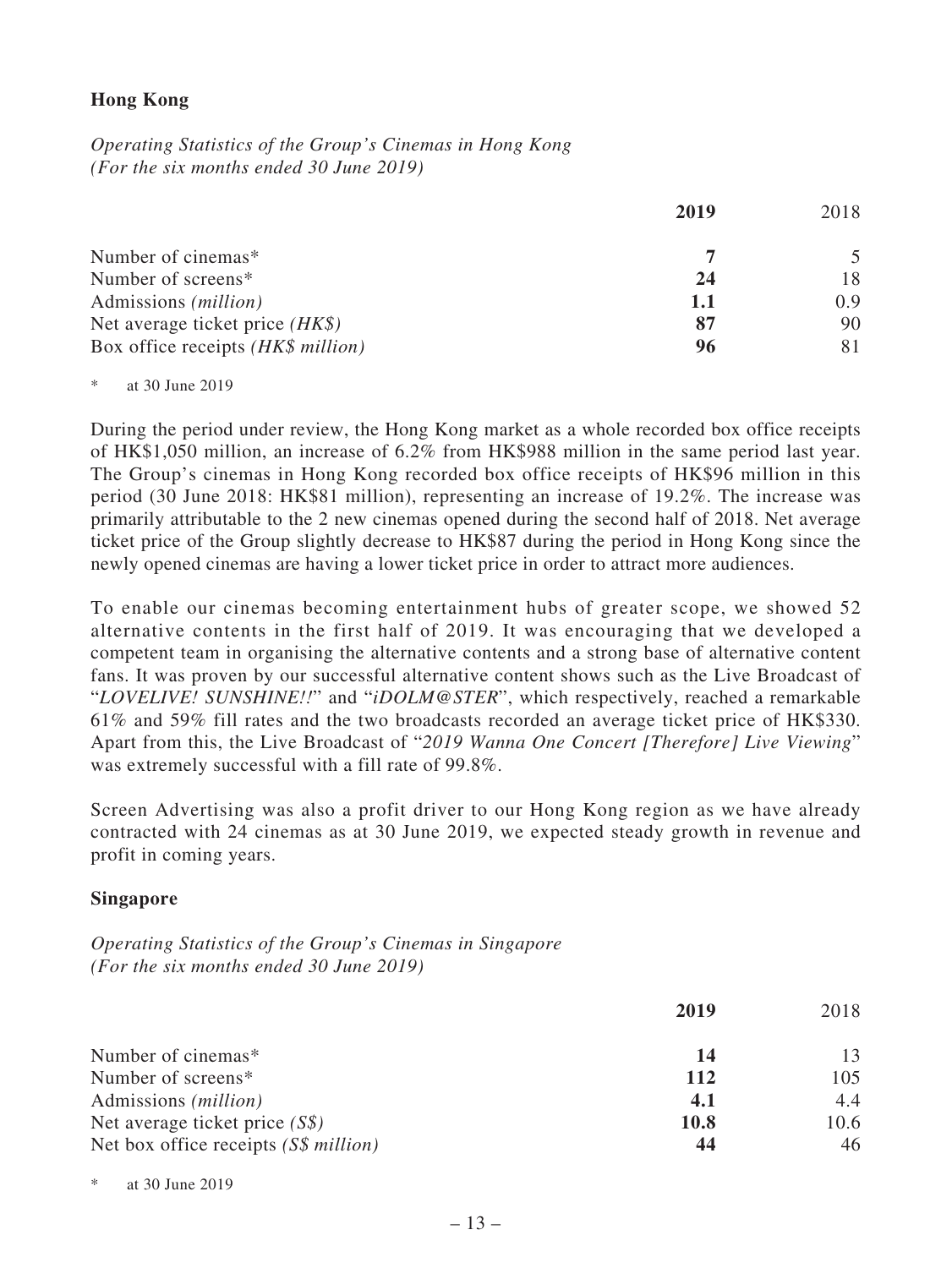During the period, the Singapore market net box office receipts dropped by 1.1% to S\$96.6 million (30 June 2018: S\$97.7 million). Golden Village cinemas reported net box office receipts of S\$43.6 million (30 June 2018: S\$46.1 million), representing a decrease in net box office receipts of 5.3% compared to same period last year. Nevertheless, the Group continued to be the market leader with a market share of 45.2% (47.2% in 30 June 2018). Golden Village cinemas' automated ticketing machines and auto-gates give patrons an easy, fast and efficient cinematic experience like none of the other competitors in Singapore.

Hollywood blockbusters are always popular in Singapore and bring a stable profit contribution to the Group. Hollywood blockbusters released during the period included *Alita: Battle Angel* (銃夢:戰鬥天使), *Captain Marvel* (*Marvel*隊長)*, Avengers: Endgame* (復仇者聯盟*4*:終局 之戰), *POKÉMON Detective Pikachu* (*POKÉMON* 神探 *Pikachu*) and *How To Train Your Dragon: The Hidden World* (馴龍記*3*). The major Chinese language blockbuster in Singapore was *Killer Not Stupid* (殺手不笨).

### **Taiwan**

*Operating Statistics of the Group's Cinemas in Taiwan (For the six months ended 30 June 2019)*

|                                       | 2019 | 2018 |
|---------------------------------------|------|------|
| Number of cinemas*                    | 15   | 13   |
| Number of screens*                    | 156  | 127  |
| Admissions ( <i>million</i> )         | 7.3  | 7.9  |
| Net average ticket price (NTD)        | 244  | 239  |
| Net box office receipts (NTD billion) | 1.8  | 1.9  |

### \* at 30 June 2019

During the period, Taiwan's market gross box office receipts amounted to NTD5.1 billion, registering a decrease of 6.5% from NTD5.4 billion in the same period last year. The Group's 35.71% owned Vie Show cinema circuit ("Vie Show") recorded total net box office receipts of NTD1,781 million (30 June 2018: NTD1,883 million), representing a decrease of 5.4% from same period last year as a result of the weaker exhibition market, however, it still outperformed the overall Taiwan market. The share of profits from Vie Show decreased from HK\$18.5 million to HK\$13.1 million compared to same period last year, representing a 29.3% decline. Vie Show continued to be the largest film exhibitor in Taiwan. Adhering to the Group's comprehensive entertainment hub strategy, Vie Show continues to strengthen its operation in its popular "UNICORN" handmade popcorn business in all its 15 cinemas and introduced the famous Japanese French Toast restaurant (Ivorish) into Taichung Mitsui Outlet Park in December 2018 which is the first store of the brand outside Japan. In addition, Vie Show has successfully launched SNOWTOWN (雪樂地) in Taichung Mitsui Outlet Park in June 2019 attracting overwhelming crowds of customers to visit with tremendous positive reviews from the market.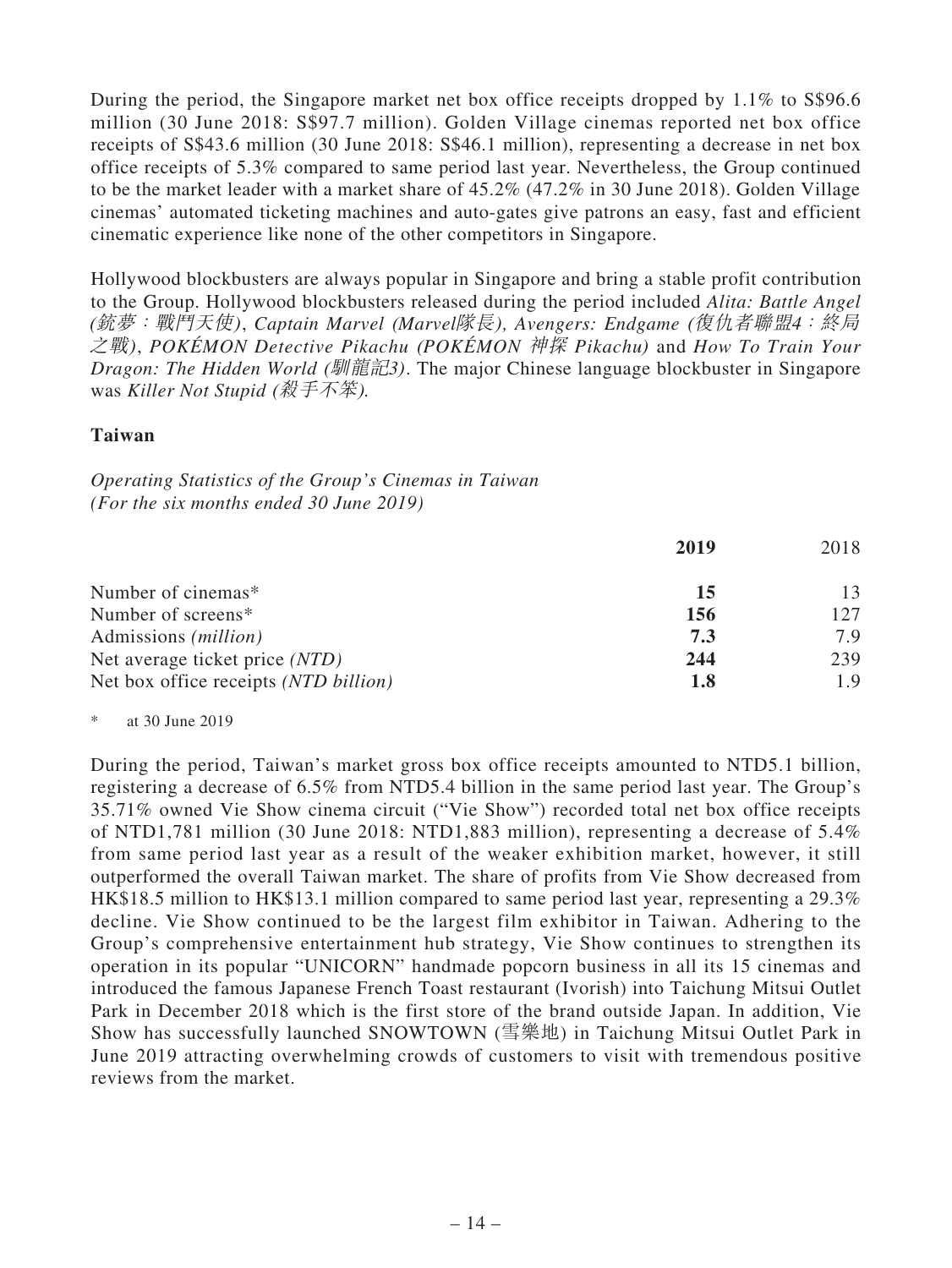## **Film & TV Programme Distribution and Production**

On an aggregated basis the Group's film distribution and production business recorded revenue of HK\$35.3 million (30 June 2018: HK\$30.9 million), representing an increase of 14.1% compared to same period last year. The distribution revenue was mainly generated by distributing releases such as *Padman* (*M*巾英雄) *and Chibi Maruko Chan Movie* (櫻桃小丸子 大電影 *—* 大野與杉山) in Hong Kong. The famous releases outside Hong Kong were *John Wick 3* (殺神 *John Wick 3*) and *Han Dan* (寒單) in Taiwan and *John Wick 3* (殺神 *John Wick 3*) and *Fall In Love At First Kiss* (一吻定情) in Singapore. For the production sector, the Group will continue to invest independently and cooperatively with local and overseas studios to produce movies and TV programmes of high quality and carry out intellectual property redevelopment in the foreseeable future. The Group's film library with perpetual distribution rights kept on bringing steady licensing income to the Group.

## **FINANCIAL REVIEW**

## **Profit and Loss**

During the period, the Group's revenue increased by 2.7% to HK\$534.3 million. The Group's gross profit increased by 3.1% to HK\$334.6 million and gross profit margin improved slightly by 0.2 percentage point to 62.6%.

Share of profits of a joint venture in the first half of 2019 amounted to HK\$13.1 million, a decrease of 29.3%.

Profit attributable to equity holders was HK\$5 million, decreased from HK\$48 million in the corresponding period last year. It was attributable primarily to i) an additional accounting charge of HK\$17 million on the first adoption of Hong Kong Financial Reporting Standard ("HKFRS") 16, *Lease*, ii) the net exchange difference of HK\$8 million and iii) the preoperating expenses of our new businesses of HK\$14 million. Total reportable segment profits after taxation of Hong Kong, Singapore and Taiwan regions remained stable at HK\$94 million compared with HK\$95 million in the same period last year.

### **Statement of Financial Position**

Our financial position remained healthy. The Group's net assets increased by HK\$9.7 million, from HK\$2,181.1 million as at 31 December 2018 to HK\$2,190.9 million as at 30 June 2019. Total assets increased by HK\$827.8 million to HK\$4,853.9 million. This was mainly due to the application of HKFRS 16 effective from 1 January 2019. Under HKFRS 16, the lease liability is initially recognised at the present value of the lease payments payable over the lease term, discounted using the interest rate implicit in the lease or, if that rate cannot be readily determined, using a relevant incremental borrowing rate and the right-of-use asset recognised when a lease is capitalised which comprises the initial amount of the lease liability plus any lease payments made at or before the commencement date, and any initial direct costs incurred. Therefore, the Group recognised the right-of-use assets for its leases which attributable to the increase in total assets. Cash and cash equivalents of the Group was HK\$1,107.4 million (31 December 2018: HK\$1,290.1 million). Non-current pledged bank balances were kept at HK\$137.0 million, at the same level as last year. Outstanding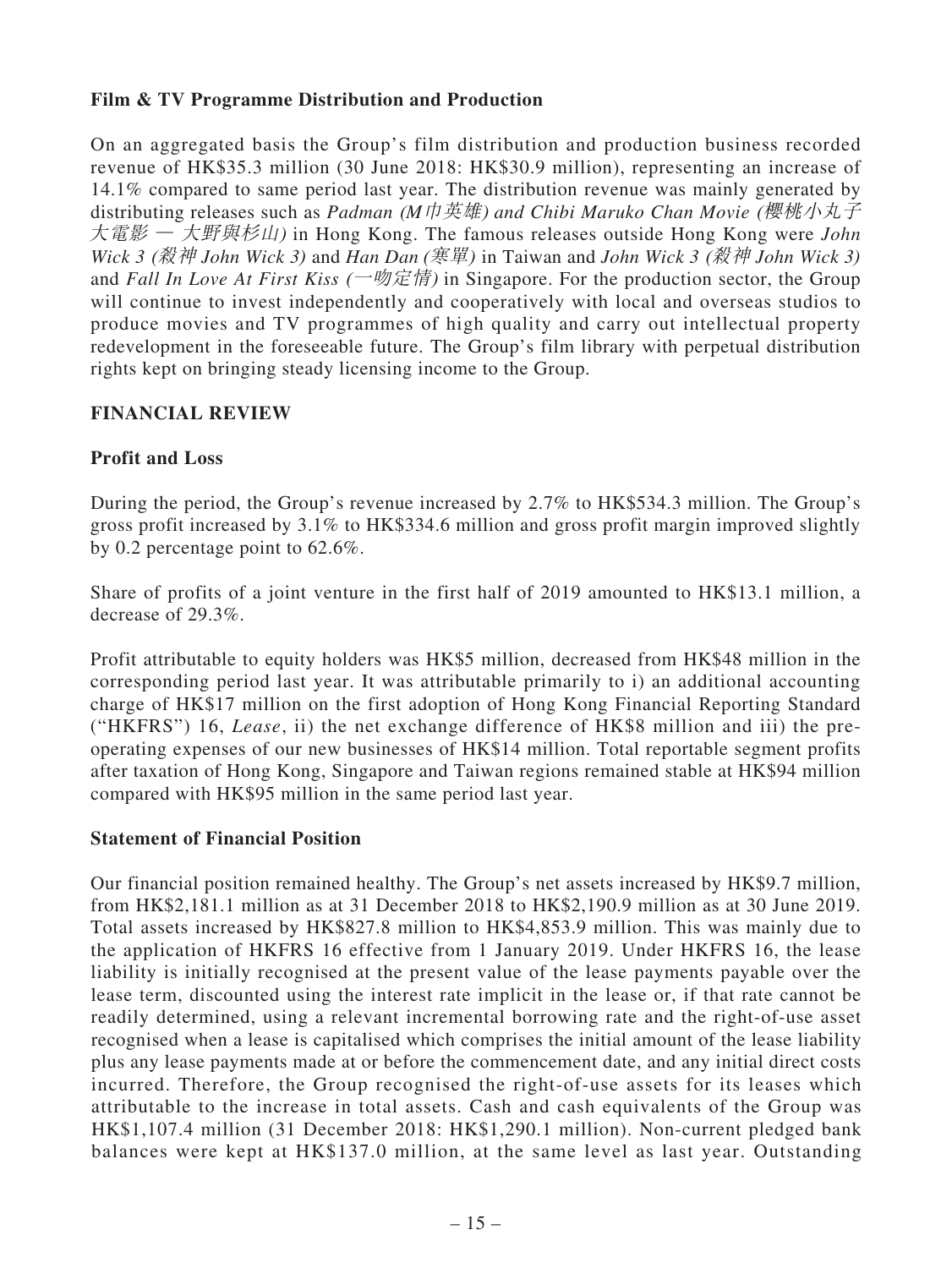borrowings amounted to HK\$1,179.3 million (31 December 2018: HK\$1,299.3 million), which comprised mainly interest-bearing bank loans. The interest-bearing bank loans were secured by pledged cash, corporate guarantees, equity shares and properties. The Group's gearing ratio (measured as bank borrowings to total assets) was decreased to 24.3% (31 December 2018: 32.3%) and the Group was in a net cash position (measured as cash and bank deposits less bank borrowings) of HK\$65.1 million (31 December 2018: HK\$127.7 million). The decrease in the gearing ratio was mainly due to the application of HKFRS 16 effective from 1 January 2019 where right-of-use assets have been recognised for leases.

## **OUTLOOK**

Although the overall operating environment becomes increasingly challenging, the Group will continue to strengthen its core competencies, focusing on capturing expansion opportunities in exhibition and distribution businesses. Meanwhile, the Group will also explore new business opportunities in entertainment, technology and lifestyle industries that would create synergies to the Group and add values to the Shareholders.

In the PRC, the Group has entered into live show performance business, introducing the unique advanced stage technology from Europe and the renowned creative talents from all over the world, dedicated to provide a stunning theatrical experience to local audience. In addition, the Group has also invested in club house business targeting creative minds from entertainment, creative and art industries. The Group intends to host movie-related events at club houses which will attract and gather talents from the movie and entertainment industry, enabling the Group to build connections with potential investors and film production talents within the industry. This is in line with the Group's strategies to explore opportunities to produce and/or co-invest in an average target of one to two new mid-to-large scale films every year by remaking films from the Group's film library, and/or engage in new film production from existing scripts and co-investing in PRC's films.

In Hong Kong, the Group has further invested into the film exhibition business by opening one new cinema "Golden Harvest V Walk" in Nam Cheong in July 2019. Riding on the success of alternative contents in previous years, the Group will cooperate with different business partners to offer a variety of events including live broadcasting of Japanese and Korean mini-concerts and fans gathering in our cinemas. It is expected that the demand for alternative shows will continue to grow. At the same time, the Group is dedicated to look for investment opportunities in quality film and/or distribution projects in the territory.

In Singapore, the Group will continue to grow by actively pursuing suitable cinema sites. The new 7-screen Funan site has just been opened around end of June 2019 with great attendance. The Group is dedicated to maintain high quality services in regular and gold class auditoriums and to introduce creative product offerings such as toys merchandise to its customers.

In Taiwan, Vie Show will continue to expand its cinema network with a stable pipeline of potential sites to be opened in the coming years. A new 8-screen site in central Taipei will be opened in November 2019. Encouraging results of alternative contents and distribution businesses have also brought in additional revenues streams to the Group. Moreover, the Group has successfully introduced "SNOWTOWN" and "Ivorish" to Taichung Port. SNOWTOWN is an indoor theme park that allows visitors to enjoy snow at a "feels like"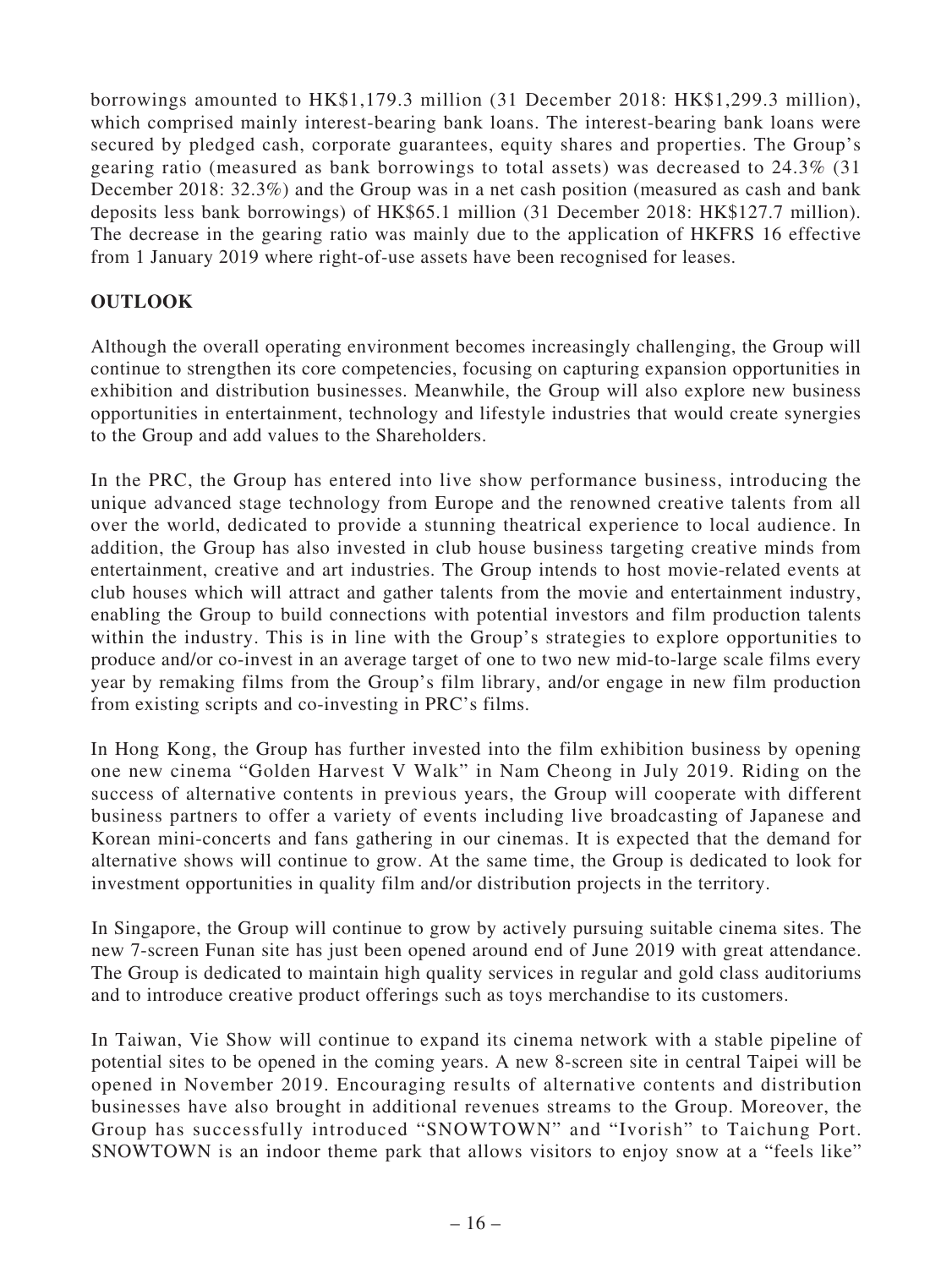temperature of 20°C. Ivorish is a famous French toast restaurant in Japan, with the name expressing French toast color (ivory) and cherish (cherish), meaning to bring delicious French toast and happiness to customers. Both properties have been proven to be successful, helping to diversify the business in the territory.

Looking ahead, the Group will continue to actively seek investment opportunities in the regional media, entertainment, technology and lifestyle sectors that are related and/or creating synergies to the Group's existing businesses. The Directors are confident that the Group will be able to achieve sustainable growth and deliver long term value to the shareholders, and at the same time diversify the business achieving better positioning of the Group.

## **FINANCIAL RESOURCES AND LIQUIDITY**

As of 30 June 2019, the Group had cash and cash equivalents amounting to HK\$1,107.4 million (31 December 2018: HK\$1,290.1 million). The Group's total outstanding bank borrowings amounted to HK\$1,179.3 million (31 December 2018: HK\$1,299.3 million). The Group's gearing ratio, calculated on the basis of bank borrowings over total assets stood at a healthy level of 24.3% (31 December 2018: 32.3%) and our cash to bank borrowings ratio at 105.5% (31 December 2018: 109.8%). This was mainly due to the application of HKFRS 16 effective from 1 January 2019 where both right-of-use assets have been recognised for leases. As of 30 June 2019, the Group had HK\$137.0 million pledged cash balances to secure its banking facilities. In order to minimise potential risks for the Group's development and economic status, the management will keep monitoring gearing and will make relative adjustments if necessary. The Group at this moment has reasonable financial leverage. Meanwhile, the Group takes advantage of equity financing together with available bank loan facilities to fund the cinema projects, potential acquisitions of profitable business opportunities so as to implement its expansion plan. The Group believes that its current cash holding and available financial facilities will provide sufficient resources for its working capital requirements.

The Group's assets and liabilities are principally denominated in Hong Kong dollars, Renminbi and Singapore dollars, except for certain assets and liabilities associated with the investments in Taiwan. The overseas joint ventures of the Group are operating in their local currencies and are subject to minimal exchange risk. The directors will continue to assess the exchange risk exposure, and will consider possible hedging measures in order to minimise the risk at reasonable cost. The Group did not have any significant contingent liabilities or offbalance sheet obligations as of 30 June 2019 (31 December 2018: Nil).

## **EMPLOYEES AND REMUNERATION POLICIES**

As at 30 June 2019, the Group employed 414 (31 December 2018: 367) permanent employees. The Group remunerates its employees mainly by reference to industry practice. In addition to salaries, commissions and discretionary bonuses, share options will be granted to employees based on individual performance and contribution to the Group. The Group also operates a defined contribution retirement benefit scheme under the Mandatory Provident Fund Schemes Ordinance and, as at 30 June 2019, there was no forfeited contribution arising from employees leaving the retirement benefit scheme.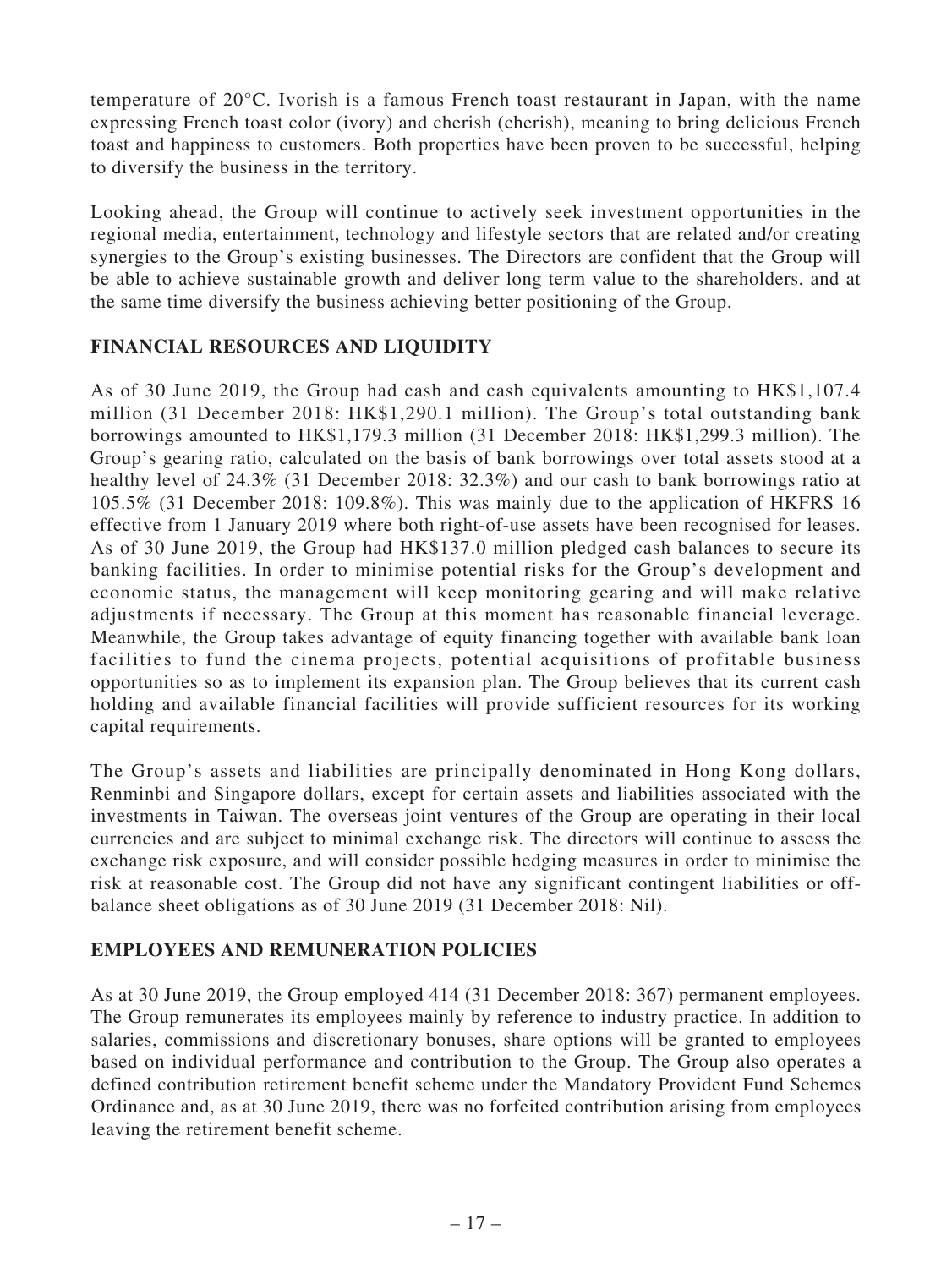## **INTERIM DIVIDEND**

The Directors do not recommend the payment of any interim dividend for the period ended 30 June 2019 (30 June 2018: Nil).

## **PURCHASE, SALE OR REDEMPTION OF LISTED SECURITIES**

The Company did not redeem any of its listed securities during the period ended 30 June 2019. Neither the Company nor any of its subsidiaries has repurchased or sold any of the Company's listed securities on The Stock Exchange of Hong Kong Limited (the "Stock Exchange") during the period.

### **EVENT AFTER REPORTING PERIOD**

The Group had no material event after the end of the reporting period.

### **COMPLIANCE WITH MODEL CODE**

The Company has adopted its own code on terms no less exacting than those set out in the Model Code for Securities Transactions by Directors of Listed Issuers in Appendix 10 of the Listing Rules (the "Model Code"). The Company has made specific enquiries with all the Directors and all of them have confirmed that they had complied with the requirements set out in the Model Code and the Company's Code for the period ended 30 June 2019.

## **COMPLIANCE WITH CODE ON CORPORATE GOVERNANCE CODE**

The Board recognises the importance of good corporate governance to maintain the Group's competitiveness and lead to its healthy growth. The Company has taken steps not only to comply with code provisions as set out in the Corporate Governance Code (the "CG Code") under Appendix 14 to the Listing Rules but also to aim at enhancing corporate governance practices of the Group as a whole.

For the period ended 30 June 2019, the Company has complied with the code provisions of CG Code, with the exception of code provisions A.4.1 and E.1.2.

Pursuant to code provision A.4.1 of the CG Code, non-executive directors of a listed issuer should be appointed for a specific term, subject to re-election. All non-executive Directors were not appointed for a specific term but are subject to the requirement of retirement by rotation and re-election at least once every three years at the annual general meetings of the Company in accordance with the relevant provisions of the Company's Bye-laws, accomplishing the same purpose as being appointed for a specific term. As such, the Company considers that sufficient measures have been taken to ensure that the Company's corporate governance practices are no less exacting than those in the code provisions of the CG Code.

Code provision E.1.2 requires the chairman of the Board to attend the annual general meeting of the Company held on 14 June 2019 (the "AGM"). Mr. Wu Kebo, the Chairman of the Board, was unable to attend the AGM due to other business commitment. Mr. Li Pei Sen, who took the chair of the AGM, together with other members of the Board who attended the AGM were of sufficient calibre and knowledge for answering questions at the AGM.